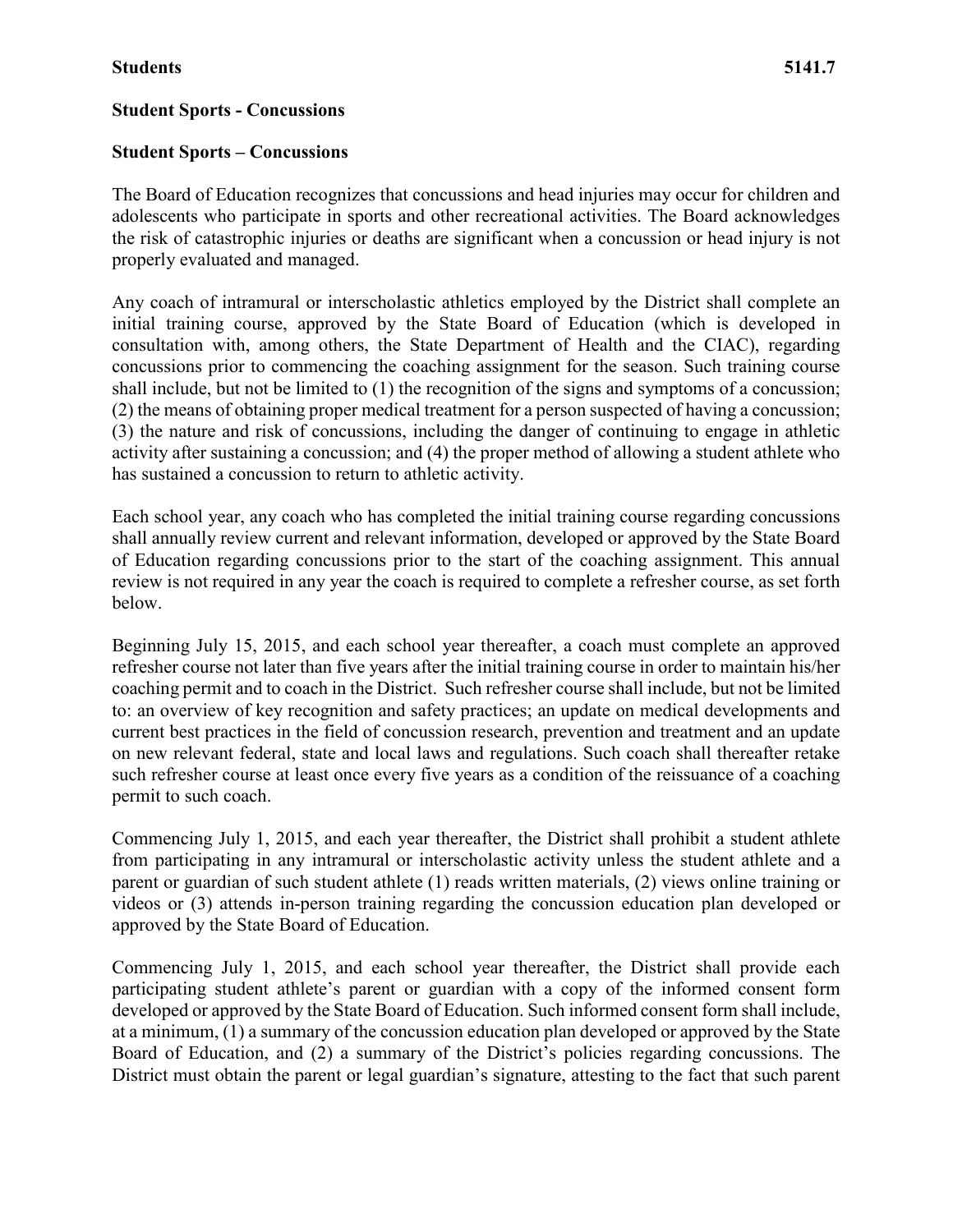#### **Student Sports - Concussions**

or legal guardian has received a copy of such form and authorizes the student athlete to participate in the athletic activity.

The coach of any intramural or interscholastic athletics shall immediately remove a student athlete from participating in any intramural or interscholastic athletic activity who (1) is observed to exhibit signs, symptoms or behaviors consistent with a concussion following an observed or suspected blow to the head or body or (2) is diagnosed with a concussion, regardless of when such concussion may have occurred. Upon such removal, the coach or another qualified school employee (principal, teacher, licensed athletic trainer, licensed physical or occupational therapist employed by the District, or school paraprofessional), shall notify the student athlete's parent or legal guardian that the student athlete has exhibited such signs, symptoms, or behaviors consistent with a concussion or has been diagnosed with a concussion. Such qualified school employee shall provide such notification not later than 24 hours after such removal and shall make a reasonable effort to provide such notification immediately after such removal.

The coach shall not permit such student athlete to participate in any supervised team activities involving physical exertion, including, but not limited to, practices, games or competitions, until such student athlete receives written clearance to participate in such supervised team activities involving physical exertion from a licensed health care professional trained in the evaluation and management of concussions.

Following clearance outlined above, the coach shall not permit such student athlete to participate in any full, unrestricted supervised team activities without limitations on contact or physical exertion, including, but not limited to, practices, games, or competitions, until such student athlete (1) no longer exhibits signs, symptoms or behaviors consistent with a concussion at rest or with exertion and (2) receives written clearance to participate in such full, unrestricted supervised team activities from a licensed health care professional trained in the evaluation and management of concussions.

#### **Legal Reference:**

Connecticut General Statutes 10-149b 10-149c Public Act 14-66 An Act Concerning Youth Athletics and Concussions.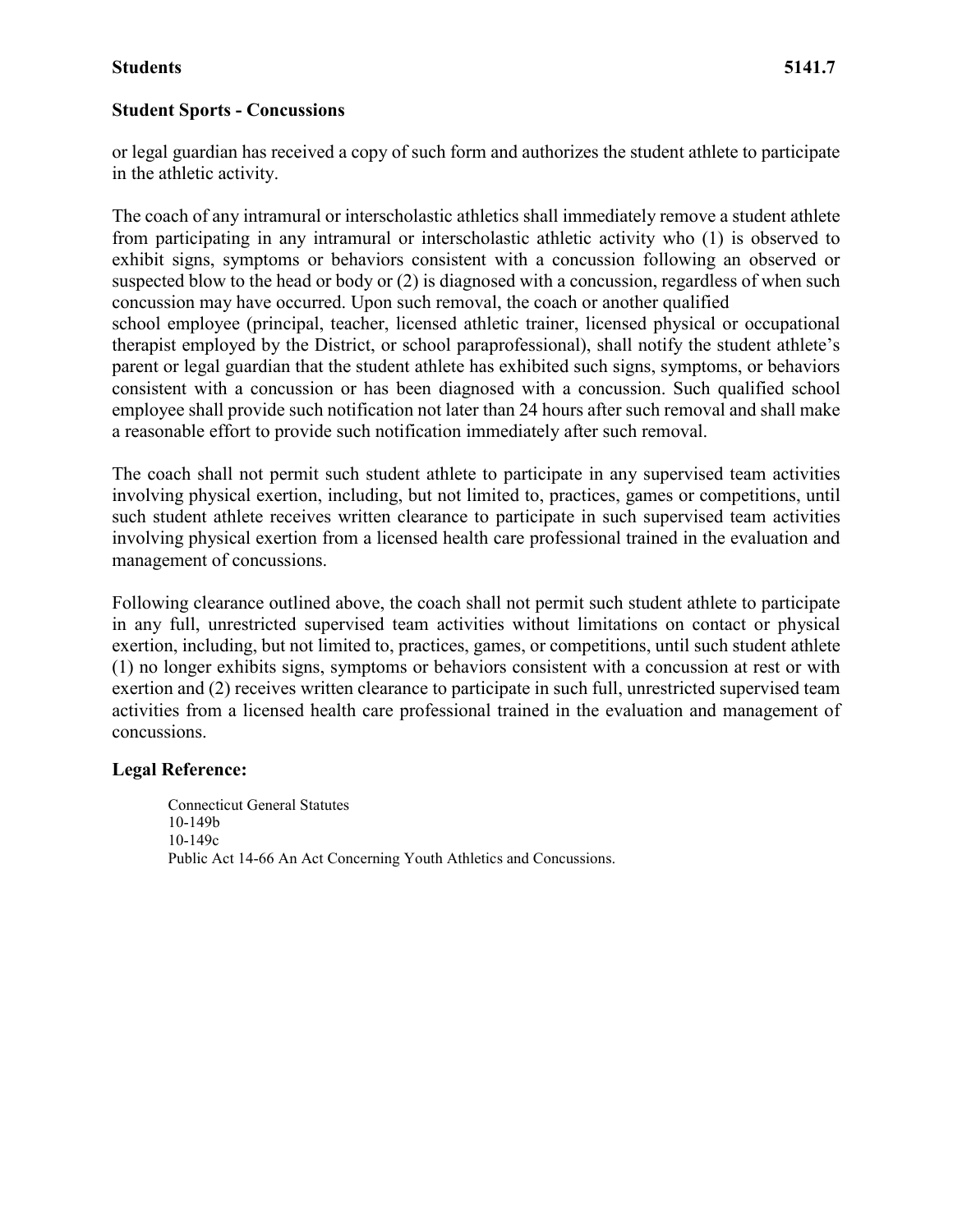## **STUDENTS 5141.7**

## **STUDENT SPORTS - CONCUSSIONS**

## **Duties of the Administrator in Charge of Athletics:**

1. Annually, by April 1st, review with the School Medical Advisor and Athletic Director any changes or requirements that have been made regarding the management of concussion and head injuries.

2. By the conclusion of the school year, identify the competitive sport activities in the District for which compliance with the concussion policy is required. A list of competitive sports activities and the District's policy and procedures will be distributed to all members of the coaching staff.

3. Responsible for determining that all coaches have fulfilled the required initial training and follow-up and refresher courses regarding concussions prior to the coach's appointment.

## **Training of Coaches**

All coaches shall undergo training (including follow-up and refresher courses) in head injuries and concussion management as required by state statute in a program approved by the State Board of Education. The Connecticut State Board of Education's *"Concussion Education Plan and Guidelines for Connecticut Schools"* provides guidance on this topic. In addition, the Centers for Disease Control and Prevention ("CDC") has made available materials, entitled, "*Heads Up Concussion in High School Sports",* which can provide additional information for coaches, athletes and parents.

## **Parent/Student Information Sheet**

Annually, a concussion consent and information sheet shall be signed and returned by the student athlete and the parent/guardian prior to the student athlete's participation in practice or competition. This information sheet will be incorporated into the parent permission sheet which permits students to participate in extracurricular activities. Beginning with the school year commencing July 1, 2015, the District will utilize the informed consent form developed or approved and made available by the State Board of Education.

## **Coaches Responsibility**

1. Based upon the circumstances of injury, observation, history, and unusual behavior and reactions of the athlete, even without loss of consciousness, assume a concussion has occurred if the head was hit and even the mildest of symptoms occur. The student athlete who is suspected of sustaining a concussion in a practice or game shall be immediately removed from play.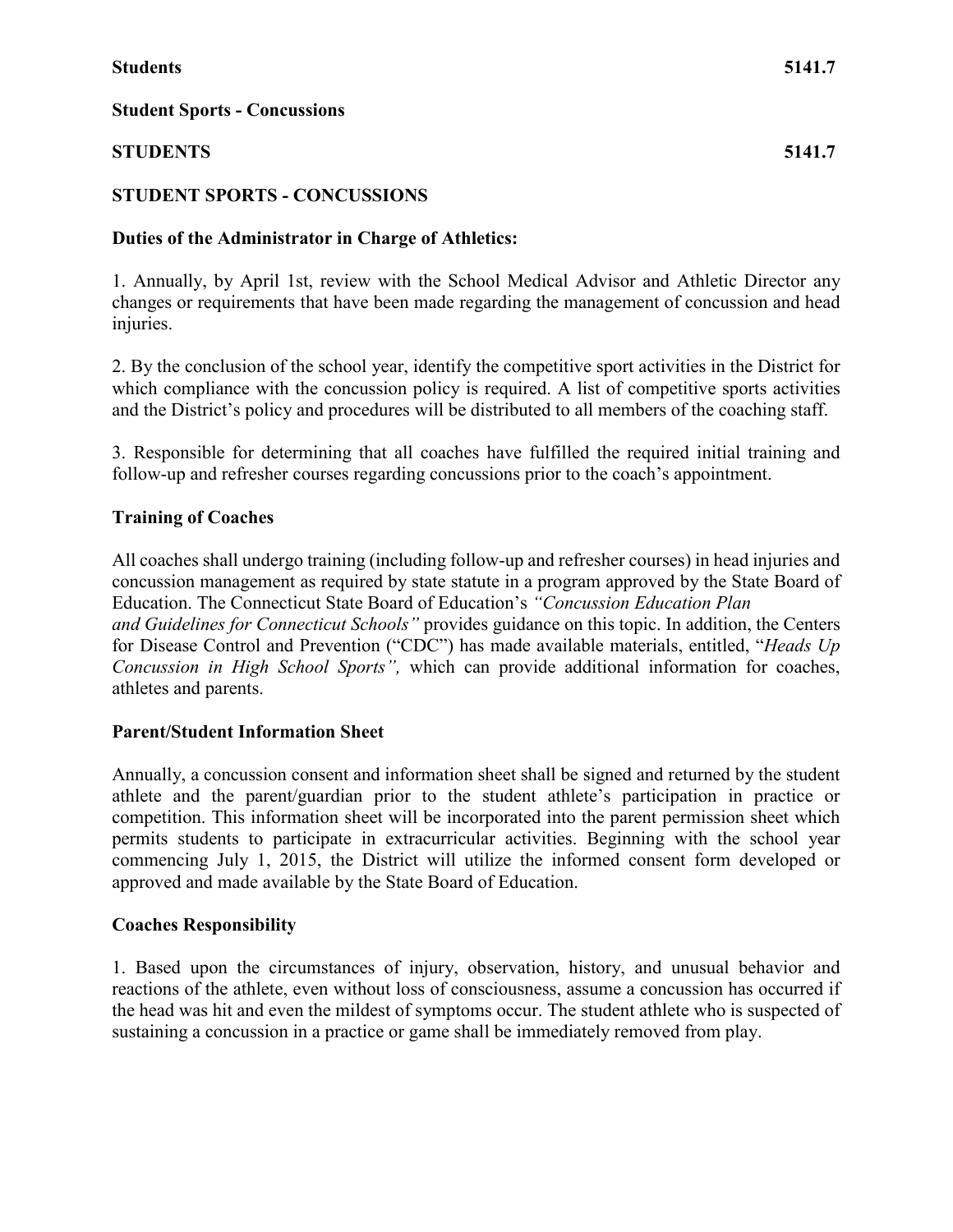#### **Student Sports - Concussions**

2. If confusion, unusual behavior or responsiveness, deteriorating condition, loss of consciousness, or concern about neck and spine injury exists, the athlete should be referred immediately for emergency care.

3. If no emergency is apparent, the athlete should be monitored every 5 to 10 minutes regarding mental status, attention, balance, behavior, speech, and memory until stable over a few hours. If appropriate medical care is not available, an athlete even with mild symptoms should be sent for medical evaluation.

4. Upon removal from the athletic activity, the coach or other qualified school employee (principal, teacher, licensed athletic trainer, licensed physical or occupational therapist employed by the District, or school paraprofessional) shall notify the athlete's parent/guardian that the student athlete has exhibited signs, symptoms or behaviors consistent with a concussion or has been diagnosed with a concussion. Such qualified school employee shall provide such notification not later than 24 hours after such removal and shall make a reasonable effort to provide such notification immediately after such removal.

5. No athlete suspected of having a concussion should return to the same practice or contest, even if symptoms clear in 15 minutes, no sooner than 24 hours after removal and until the athlete receives written clearance from a licensed health care professional trained in evaluation and management of concussions and after the athlete and his/her parent/guardian complete the State Board of Education concussion education plan.

#### **Return to Play After Concussion**

1. A student athlete who has been removed from play may not participate in any supervised team activities involving physical exertion, including, but not limited to practices, games, or competitions, until the athlete is evaluated by a licensed health care provider trained in the evaluation and management of concussions and receives a written clearance to return to play from that health care provider.

2. After medical clearance, the return to play by the athlete should follow a step-wise protocol with provisions for delayed return to play based on return of any sign or symptoms.

3. The medical clearance return to play protocol is as follows:

a. No exertional activity until asymptomatic.

b. When the athlete appears clear, begin low-impact activity (e.g., walking, stationary bike).

c. Initiate aerobic activity fundamental to the specific sport (e.g., skating or running) and may also begin progressive strength training activities.

d. Begin non-contact skill drills specific to sport (e.g., dribbling, fielding, batting).

e. Full contact in practice setting.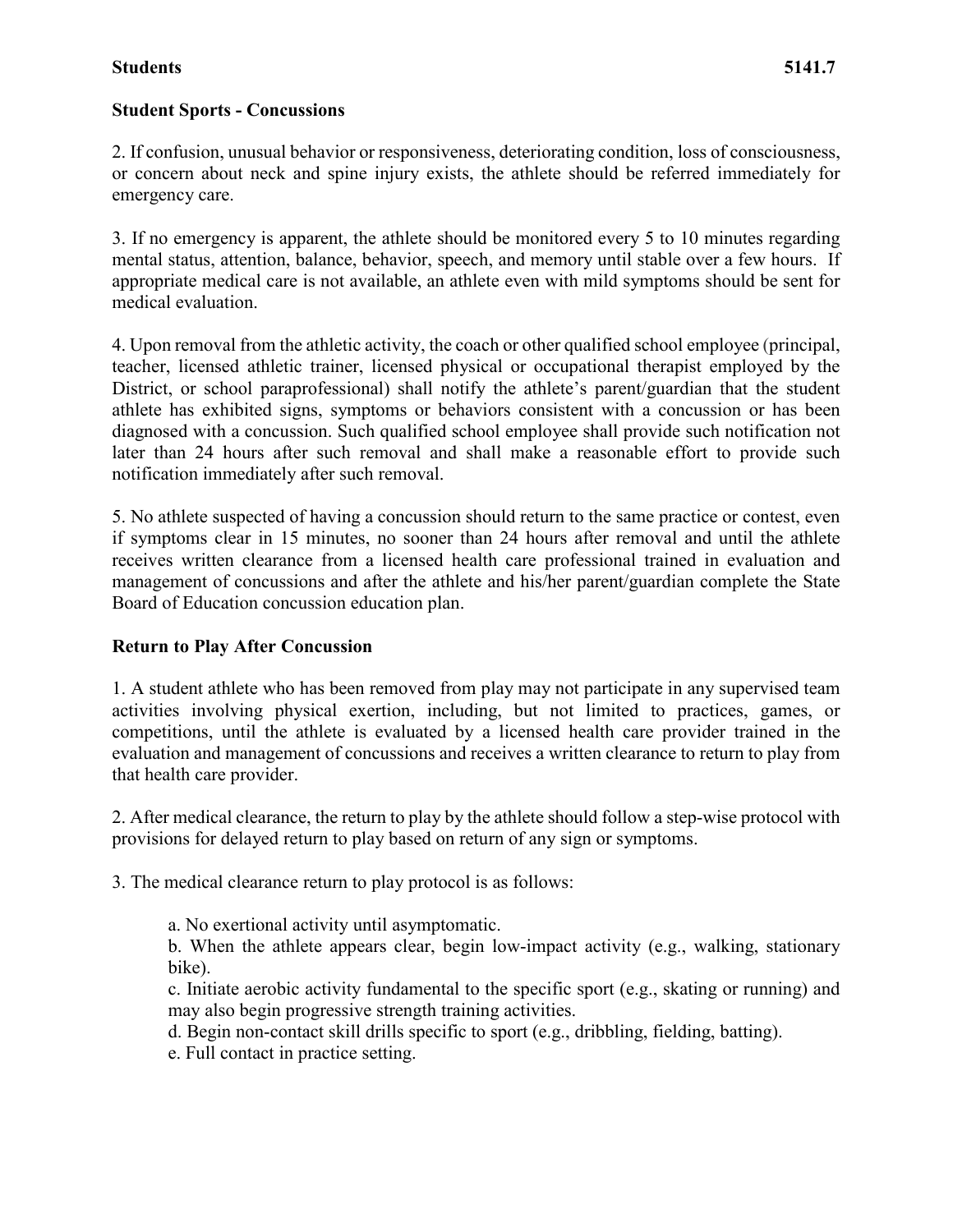f. If athlete remains asymptomatic, and receives written clearance to participate in such full, unrestricted supervised team activities from a licensed health care professional trained in the evaluation and management of concussions, he/she may return to game/play.

## **REGION 14 STUDENT & PARENT CONCUSSION EDUCATION PLAN**

This document was developed to provide coaches with an annual review of current and relevant information regarding concussions and head injuries. It includes guidance from the 2017 Concussion in Sport Group consensus statement that was developed to provide further understanding and management of sports-related concussion.

In addition to reviewing this document, the annual review must include one of the following prescribed resources: Connecticut Concussion Task Force video, Centers for Disease Control and Prevention (CDC) Heads Up: Concussion in Youth Sports training course, or the National Federation of State High School Associations (NFHS) concussion training course. Links to these resources can be found at: http://concussioncentral.ciacsports.com/. A new form is required to be read, signed, dated and kept on file by coaches' associated school districts annually to comply with Section 10-149b of the Connecticut General Statutes, Concussions: Training courses for coaches. Education plan. Informed consent form. Development or approval by State Board of Education. Revocation of coaching permit. Above and below are from the SDE: **https://portal.ct.gov/-**

## **/media/SDE/Board/BoardMaterials071917/Approval\_of\_Concussion\_and\_Head\_Injury\_A nnual\_Review\_for\_Coaches.pdf What is a Concussion?**

"A concussion is a type of traumatic brain injury, or TBI, caused by a bump, blow, or jolt to the head or by a hit to the body that causes the head and brain to move rapidly back and forth. This sudden movement can cause the brain to bounce around or twist in the skull, stretching and damaging the brain cells and creating chemical changes in the brain" (CDC, 2017).

## **Section 1. Concussion Education Plan Summary**

The Concussion Education Plan and Guidelines for Connecticut Schools was approved by the Connecticut State Board of Education in January 2015. Below is an outline of the requirements of the Concussion Education Plan. The complete document is accessible on the CSDE website at http://portal.ct.gov/SDE/Publications/Concussion-Education-Plan-and-Guidelines-for-Connecticut-Schools.

Connecticut State law requires that each local and regional board of education must approve and then implement a Concussion Education Plan by using written materials, online training or videos, or in-person training that addresses, at a minimum, the following:

1. The recognition of signs or symptoms of concussion.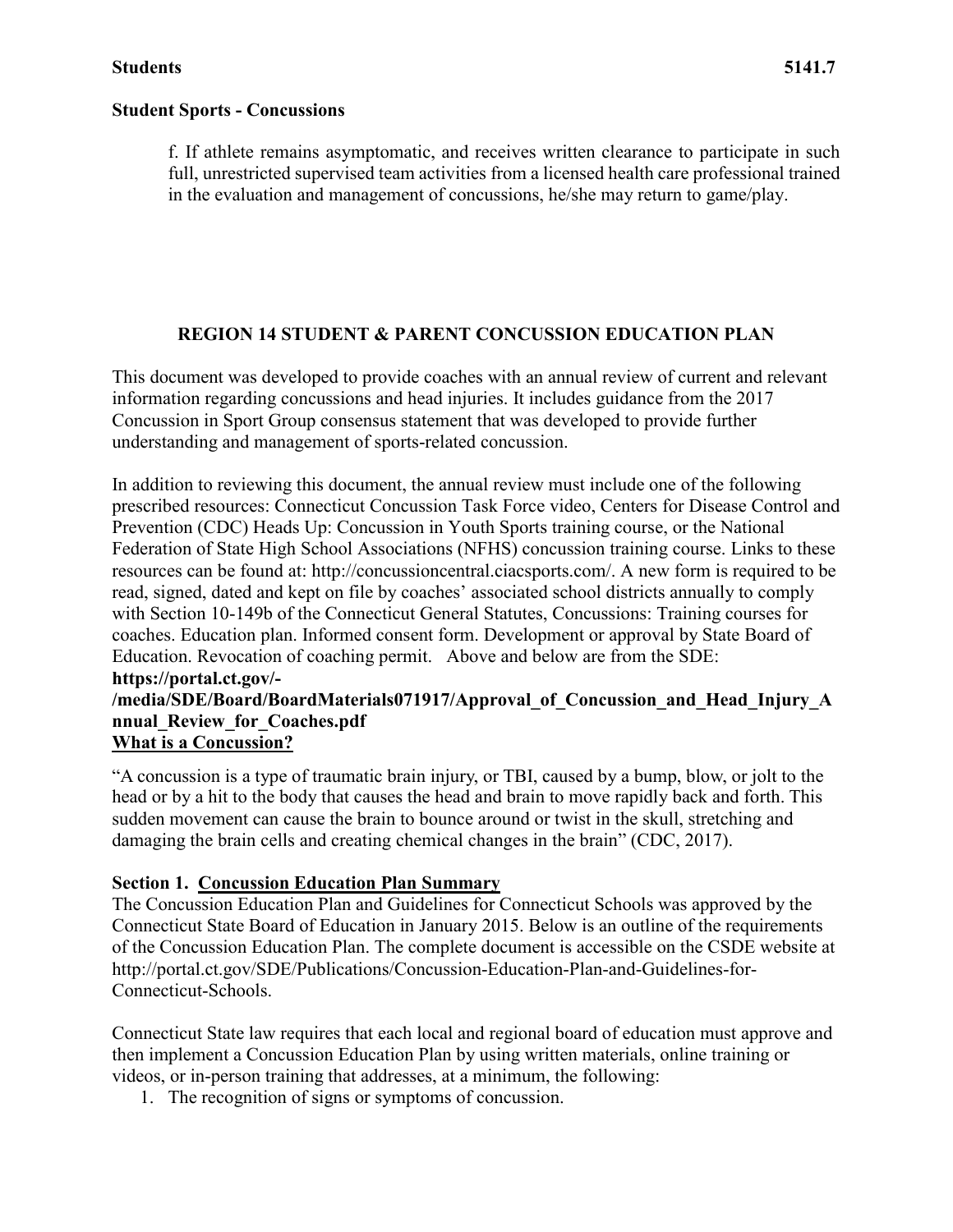#### **Student Sports - Concussions**

- 2. The means of obtaining proper medical treatment for a person suspected of sustaining a concussion.
- 3. The nature and risks of concussions, including the danger of continuing to engage in athletic activity after sustaining a concussion.
- 4. The proper procedures for allowing a student athlete who has sustained a concussion to return to athletic activity.
- 5. Current best practices in the prevention and treatment of a concussion.

#### **Concussion Policy and Education Plan**

## **Section 2. Signs and Symptoms of a Concussion: Overview**

A concussion should be suspected if any one or more of the following signs or symptoms are present following an impact or suspected impact as described in the CDC definition above.

## **Signs of a concussion may include (i.e. what the athlete displays/looks like to an observer):**

- Confusion/disorientation/irritability
- Trouble resting/getting comfortable
- Lack of concentration
- Slow response/drowsiness
- Incoherent/ slurred speech
- Slow/clumsy movements
- Loses consciousness
- Amnesia/memory problems
- Acts silly/combative/aggressive
- Repeatedly ask same questions
- Dazed appearance
- Restless/irritable
- Constant attempts to return to play
- Constant motion
- Disproportionate/inappropriate reactions
- Balance problems

## **Symptoms of a concussion may include (i.e. what the athlete reports):**

- Headache or dizziness
- Nausea or vomiting
- Blurred or double vision
- Oversensitivity to sound/light/touch
- Ringing in ears
- Feeling foggy or groggy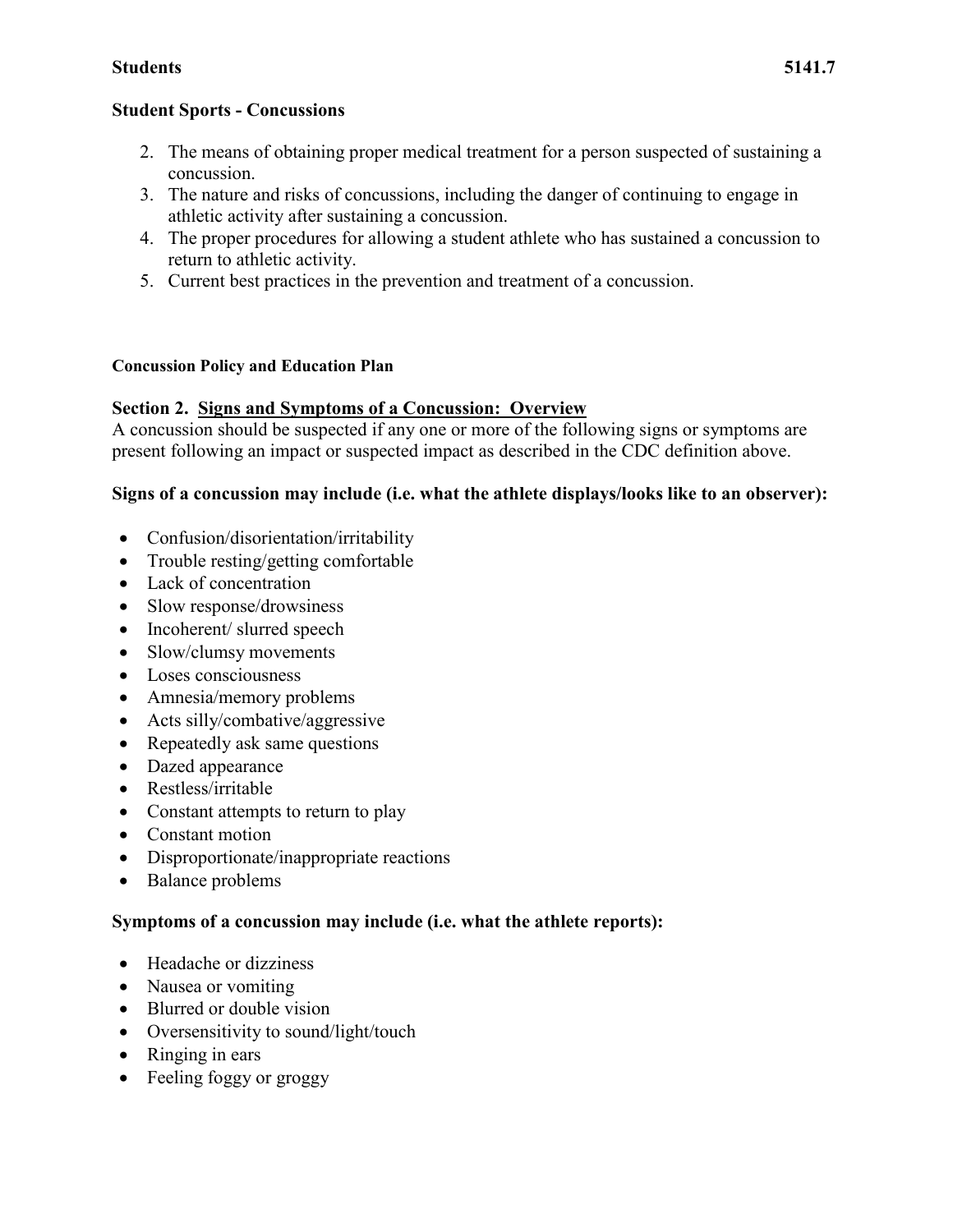#### **Student Sports - Concussions**

State law requires that a coach MUST immediately remove a student-athlete from participating in any intramural or interscholastic athletic activity who: a) is observed to exhibit signs, symptoms or behaviors consistent with a concussion following a suspected blow to the head or body; or b) is diagnosed with a concussion, regardless of when such concussion or head injury may have occurred. Upon removal of the athlete, a qualified school employee (principal, teacher, licensed athletic trainer, licensed physical or occupational therapist employed by a school district, coach or school paraprofessional) must notify the parent or legal guardian within 24 hours that the studentathlete has experienced a head injury and has exhibited signs and symptoms of a concussion.

#### **Concussion Policy and Education Plan**

## **Section 3. Return to Play (RTP) Protocol Overview**

It is impossible to accurately predict how long an individual's concussion will last. There must be full recovery before a student-athlete is allowed to resume participating in athletic activity. Connecticut law now requires that no athlete may resume participation until she/he has received written medical clearance from a licensed health care professional (physician, physician assistant, advanced practice registered nurse (APRN), athletic trainer) trained in the evaluation and management of concussions. More Information:

http://www.concussiontreatment.com/images/SCI\_RTP\_Illustration.pdf

## *Concussion Management Requirements:*

- No athlete shall return to participation in the athletic activity on the same day of head injury or concussion.
- If there is any loss of consciousness, vomiting or seizures, the athlete MUST be immediately transported to the hospital.
- The athlete should not be left alone after the injury. Close observation and monitoring of an athlete MUST continue following a concussion or head injury to ensure that there is no worsening/escalation of symptoms.
- Any athlete with signs or symptoms related to a concussion MUST be evaluated by a licensed health care professional (physician, physician assistant, advanced practice registered nurse (APRN), athletic trainer) trained in the evaluation and management of concussions.
- The athlete MUST obtain an initial written clearance from one of the licensed health care professionals identified above directing her/him into a well-defined RTP stepped protocol similar to the one outlined below. If at any time signs or symptoms return during the RTP progression, the athlete should cease activity\* .
- After the RTP protocol has been successfully administered (no longer exhibits any signs or symptoms or behaviors consistent with concussions), final written medical clearance is required by one of the licensed health care professionals identified above (or, if indicated, by a medical professional deemed appropriate/necessary by the school's AT) for the athlete to fully return to unrestricted participation in practices and competitions.
- Treatment for any concussion will be on an individual basis according to the athlete's symptoms and must be free of all symptoms prior to return to play.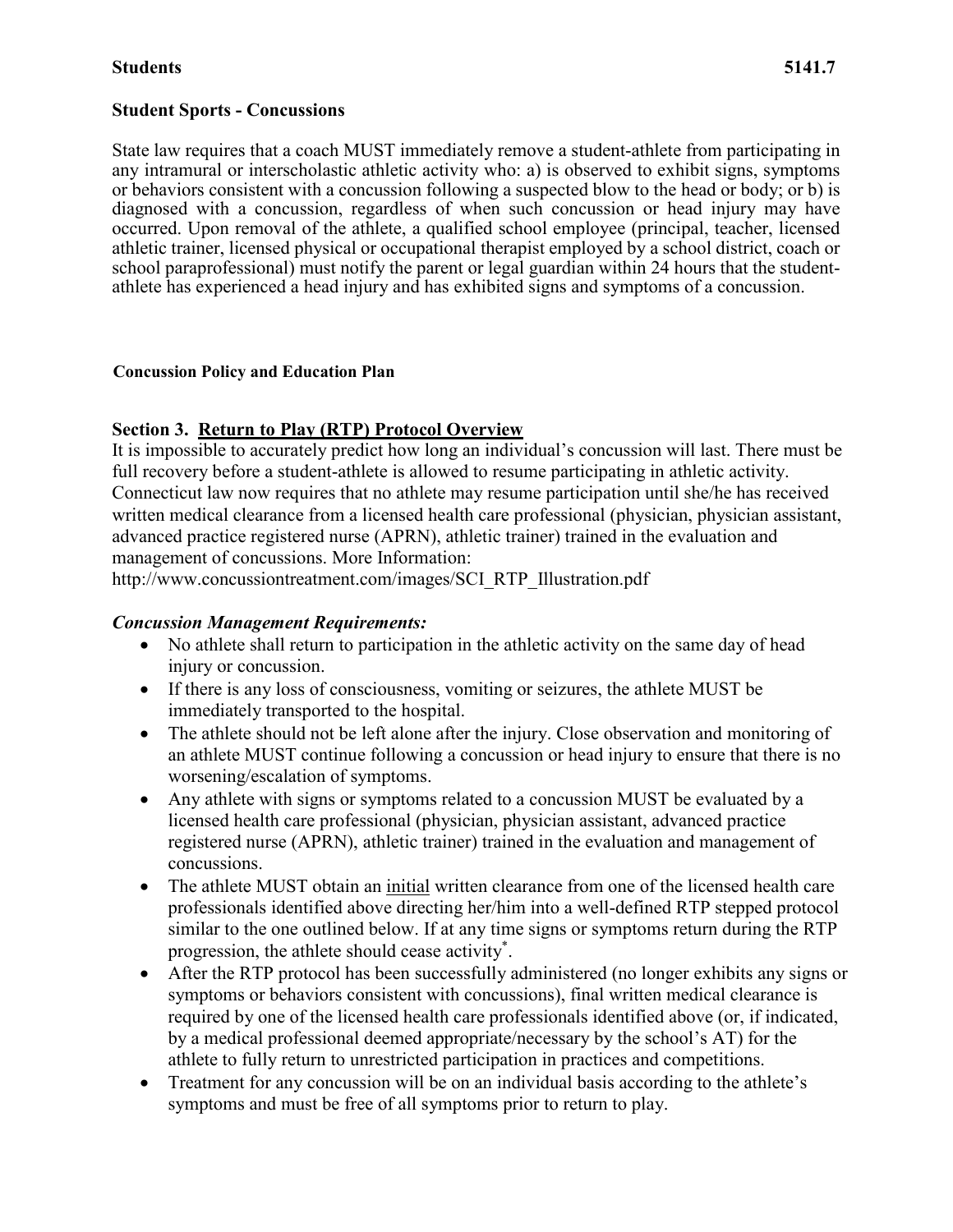- o With the **exception of a concussion resulting in loss of consciousness**, the athlete must be symptom free for at least 48 hours prior to beginning the outlined gradual return to play program below.
- o If a concussion results in a loss of consciousness, the athlete must remain symptom free for 1 week at rest prior to beginning the gradual return to play program.
- When applicable, the athlete must also pass any neurocognitive or ImPACT test prior to return to contact.

## **Concussion Policy and Education Plan (Continued)**

https://www.cdc.gov/headsup/providers/return\_to\_activities.html

## **Gradual Return to Play:**

- The gradual return to play program will be conducted under the guidance of the ATC.
- Return to play must occur in a stepwise fashion.
- There should be approximately 24 hours (or longer) for each stage.
- If any symptoms return during any one stage the athlete should stop activity and return that stage 24 hours later (or longer).

| <b>Rehabilitation</b><br><b>Stage</b> | <b>Exercise/target HR</b>                                                                                           | Goal                                         |
|---------------------------------------|---------------------------------------------------------------------------------------------------------------------|----------------------------------------------|
| No Activity                           | Complete physical and<br>cognitive rest<br>30-40% max HR                                                            | Recovery                                     |
| Light Aerobic<br>exercise             | Walking, swimming,<br>stationary bike, no resistance<br>training<br>40-60% max HR                                   | Increase HR                                  |
| Sport-specific<br>exercise            | Skating, running, no contact<br>60-80% max HR                                                                       | Add movement                                 |
| Non-Contact<br>Training               | Progression to complex<br>training drills i.e. passing drill<br>in football<br>Resistance training 80-90%<br>max HR | Exercise,<br>coordination,<br>cognitive load |
| <b>Full Contact</b><br>Practice       | Sports specific standard<br>training drills                                                                         | Restore<br>confidence and<br>skill           |

# **Section 4, Head Injuries**

Injuries to the head includes:

- Concussions: (See above information). There are several head injuries associated with concussions which can be severe in nature including:
	- a) Second impact Syndrome Athletes who sustain a concussion, and return to play prior to being recovered from the concussion, are also at risk for Second Impact Syndrome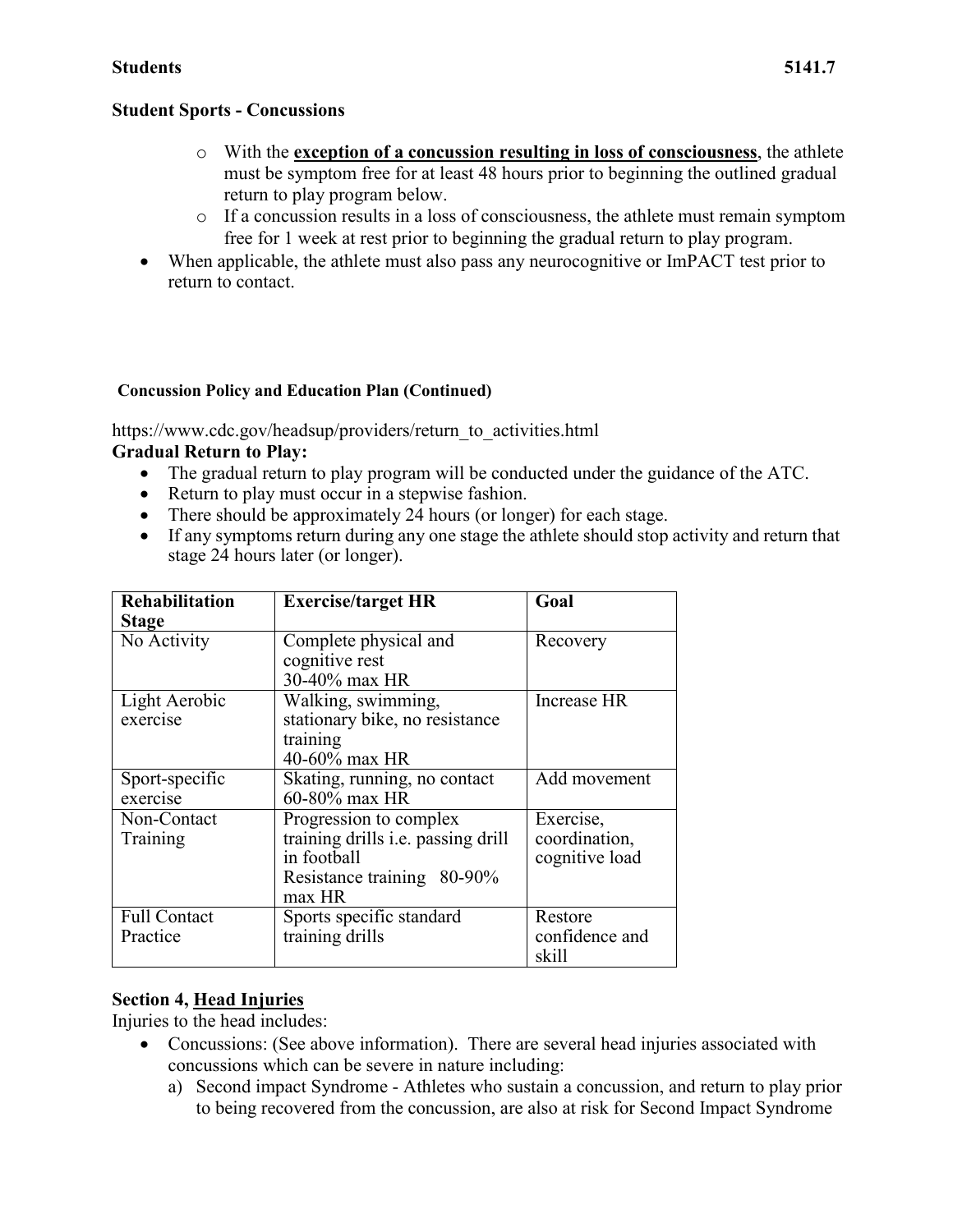(SIS), a rare but life-altering condition that can result in rapid brain swelling, permanent brain damage or death; and

- b) Post-Concussion Syndrome A group of physical, cognitive, and emotional problems that can persist for weeks, months, or indefinitely after a concussion.
- Scalp Injury: Most head injuries only damage the scalp (a cut, scrape, bruise or swelling)... Big lumps (bruises) can occur with minor injuries because there is a large blood supply to the scalp. For the same reason, small cuts on the head may bleed a lot. Bruises on the forehead sometimes cause black eyes 1 to 3 days later because the blood spreads downward by gravity;

## **Concussion Policy and Education Plan**

• Skull Fracture: Only 1% to 2% of children with head injuries will get a skull fracture. Usually there are no other symptoms except for a headache at the site where the head was hit. Most skull fractures occur without any injury to the brain and they heal easily;

## **Section 4, Head Injuries (cont.)**

• Brain Injuries are rare but are recognized by the presence of the following symptoms: (1) difficult to awaken, or keep awake or (2) confused thinking and talking, or (3) slurred speech, or (4) weakness of arms or legs or (5) unsteady walking (American Academy of Pediatrics – Healthy children, 2010).

## **References:**

1. NFHS. Concussions. 2008 NFHS Sports Medicine Handbook (Third Edition). 2008: 77- 82.

[http://www.nfhs.org.](http://www.nfhs.org/) http://journals.lww.com/cjsportsmed/Fulltext/2009/05000/Consensus Statement on Con [cussion\\_in\\_Sport\\_3rd.1.aspx.](http://journals.lww.com/cjsportsmed/Fulltext/2009/05000/Consensus_Statement_on_Concussion_in_Sport_3rd.1.aspx)

- 2. Centers for Disease Control and Prevention. *Heads Up: Concussion in High School Sports*. [http://www.cdc.gov/NCIPC/tbi/Coaches\\_Tool\\_Kit.htm.](http://www.cdc.gov/NCIPC/tbi/Coaches_Tool_Kit.htm)
- 3. CIAC Concussion Central <http://concussioncentral.ciacsports.com/>

## **Resources:**

- Centers for Disease Control and Prevention. *Injury Prevention & Control: Traumatic Brain Injury*. Retrieved on June 16, 2010. <http://www.cdc.gov/TraumaticBrainInjury/index.html>
- Centers for Disease Control and Prevention. *Heads Up: Concussion in High School Sports Guide for Coaches*. Retrieved on June 16, 2014.
- SDE Connecticut, [https://portal.ct.gov/SDE/Publications/Concussion-Education-Plan](https://portal.ct.gov/SDE/Publications/Concussion-Education-Plan-and-Guidelines-for-Connecticut-Schools/Section-2-Concussion-Education-Plan)[and-Guidelines-for-Connecticut-Schools/Section-2-Concussion-Education-Plan](https://portal.ct.gov/SDE/Publications/Concussion-Education-Plan-and-Guidelines-for-Connecticut-Schools/Section-2-Concussion-Education-Plan)

## For more information:

http://www.p12.nysed.gov/sss/schoolhealth/schoolhealthservices/concussionmanageguidelines.pdf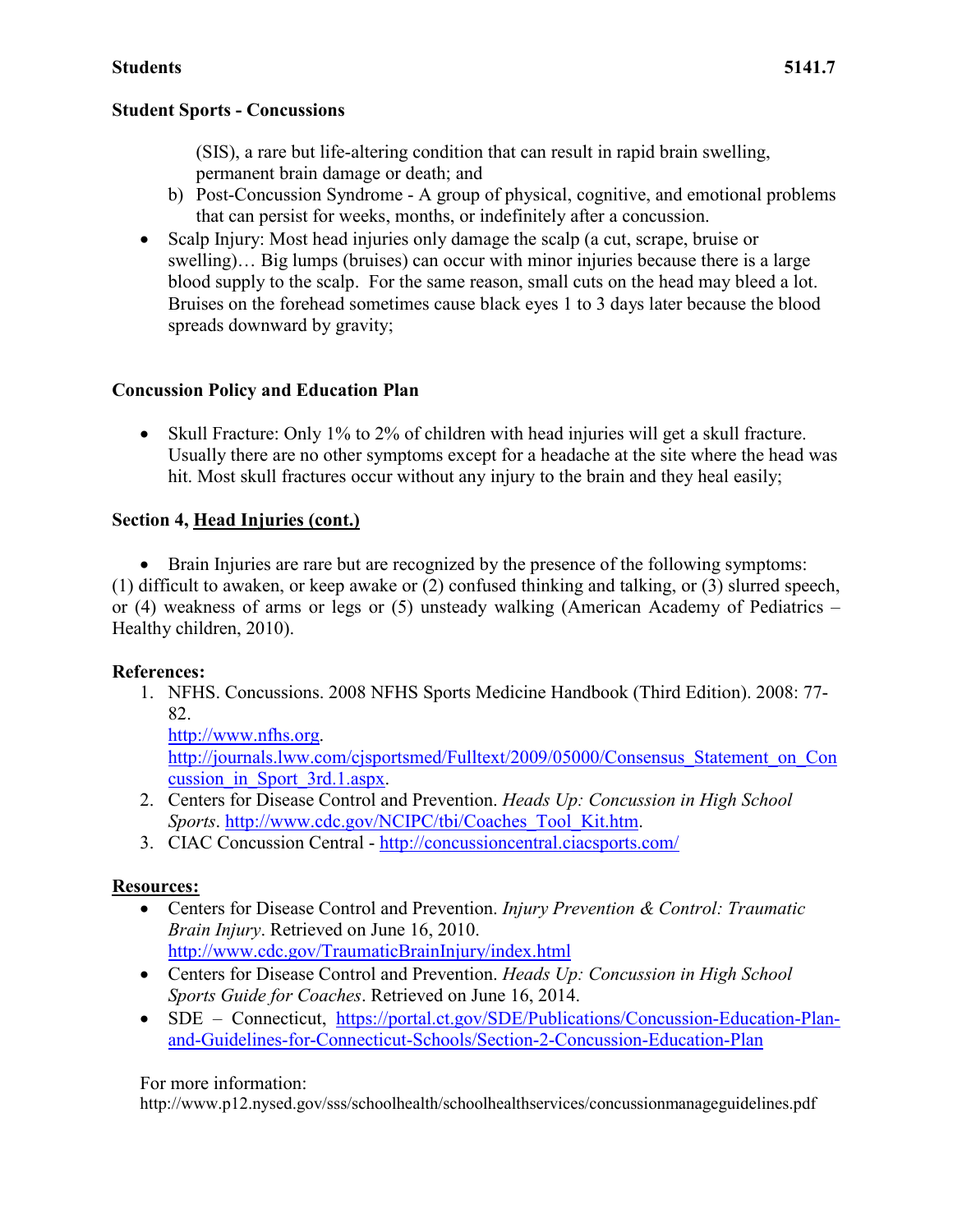## **REGION 14 STUDENT & PARENT SUDDEN CARDIAC ARREST AWARENESS PLAN**

**NOTE: This document was developed to provide student-athletes and parents/guardians with current and relevant information regarding sudden cardiac arrest. A new form is required to be read, signed, dated and kept on file by the student-athlete's associated school district annually to comply with Connecticut General Statutes Chapter 163, Section 10-149f: SUDDEN CARDIAC ARREST AWARENESS EDUCATION PROGRAM.**

# *Part I – SUDDEN CARDIAC ARREST* - **What is sudden cardiac arrest?**

Sudden cardiac arrest (SCA) is when the heart stops beating, suddenly and unexpectedly. When this happens, blood stops flowing to the brain and other vital organs. SCA doesn't just happen to adults; it takes the lives of students, too. However, the causes of sudden cardiac arrest in students and adults can be different. A student's SCA will likely result from an inherited condition, while an adult's SCA may be caused by either inherited or lifestyle issues.

SCA is NOT a heart attack. A heart attack may cause SCA, but they are not the same. A heart attack is caused by a blockage that stops the flow of blood to the heart. SCA is a malfunction in the heart's electrical system, causing the heart to suddenly stop beating.

# *PART II - HOW COMMON IS SUDDEN CARDIAC ARREST IN THE UNITED STATES?*

SCA is the #1 cause of death for adults in this country. There are about 300,000 cardiac arrests outside hospitals each year. It is a leading cause of death for student athletes. According to an April 2014 study for PubMed the incidence was

- $\bullet$  0.63 per 100,000 in all students (6 in one million)
- 1.14 per 100,000 athletes (10 in one million)
- 0.31 per student non-athletes (3 in one million)
- The relative risk of SCA in student athlete's vs non-athletes was 0.65
- There is a significantly higher risk of SCA for boys than girls

Leading causes of sudden death among high school and college athletes, according to the National Collegiate Athletic Association (NCAA) (on CBS News, June 28, 2012) \* are heat stroke, heart disease and traits associated with sickle cell anemia. Prevention of sudden death, the same study concludes, is associated with more advanced cardiac screening with attention to medical histories and birth records, improved emergency procedures, and good coaching and conditioning practices. SCA can be prevented if the underlying causes can be diagnosed and treated.

# *PART III - WHAT ARE THE WARNING SIGNS AND SYMPTOMS?*

Although SCA happens unexpectedly, some people may have signs or symptoms, such as: fainting or seizures during exercise; unexplained shortness of breath; dizziness; extreme fatigue; chest pains; or racing heart.

These symptoms can be unclear in athletes, since people often confuse these warning signs with physical exhaustion.

Sudden cardiac arrest is a medical emergency. If not treated immediately, it causes sudden cardiac death. With fast, appropriate medical care, survival is possible. Administering